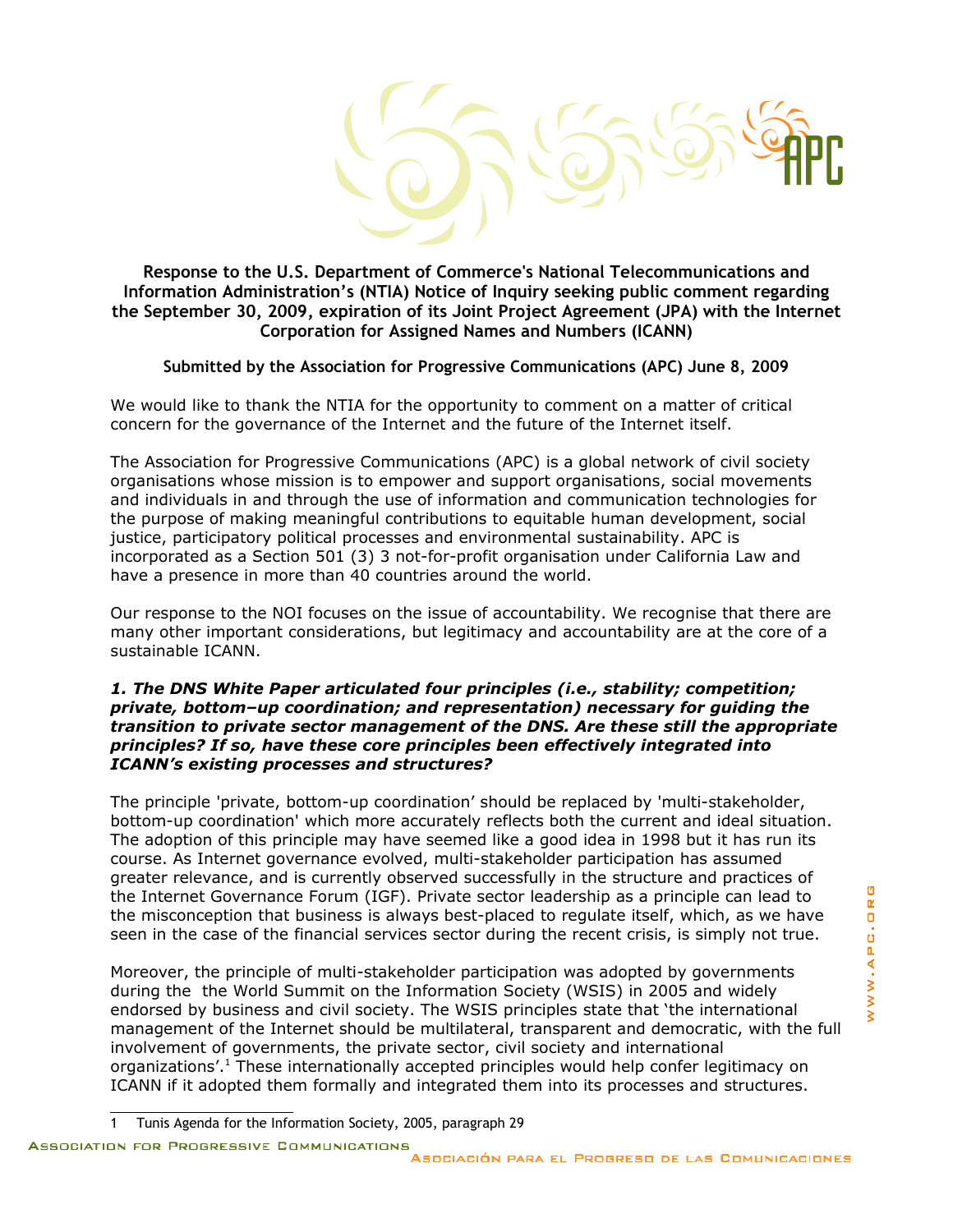*2. The goal of the JPA process has been to transition the coordination of DNS responsibilities, previously performed by the U.S. Government or on behalf of the U.S. Government, to the private sector so as to enable industry leadership and bottom–up policy making. Is this still the most appropriate model to increase competition and facilitate international participation in the coordination and management of the DNS, bearing in mind the need to maintain the security and stability of the DNS? If yes, are the processes and structures currently in place at ICANN sufficient to enable industry leadership and bottom–up policy making? If not, what is the most appropriate model, keeping in mind the need to ensure the stability and security of the Internet DNS?*

We are concerned that the model does not adequately institutionalise internal accountability with respect to ICANN's bottom up membership and supporting organisations. Nor does it include adequate external accountability mechanisms that meets the needs of stakeholders outside ICANN. These two factors point to the question of whether ICANN is a democratically accountable institution or not. Below we examine the thread of accountability that has run through the Memorandum of Understanding (MoU) of 1998 and the JPA to support our view that this is a signal weakness in the current ICANN model.

In addition to these accountability isues there is the problem of ICANN's lack of legitimacy in the international sphere. There is widespread concern about the US government's role in overseeing ICANN. EU Commissioner Vivian Reding recently commented to the effect that there should be 'a fully privatised and fully independent ICANN that complies, in its structure as a private corporation, with the best standards of corporate governance, in particular those on financial transparency and internal accountability'.<sup>[2](#page-1-0)</sup> Reding also proposes that 'all people, companies, bodies or organisations affected by ICANN decisions should have a right to request full judicial review of ICANN decisions by a small, independent international tribunal' and that 'there should be a multilateral forum available for governments to discuss general internet governance policy issues'.

Simply letting the JPA expire will not be sufficient to deal with ICANN's legitimacy in the global context. Neither will continuation. The US government's sole stewardship of ICANN contributes to its lack of legitimacy and could exacerbate global, particularly intergovernmental, tensions around internet governance.

We are of the view that:

1) The JPA does need to end and be replaced by an arrangement which is constituted from the outset as international and that clearly frames the principles governing the management of critical internet resources as well as the participation, roles and responsibilities of governments, the private sector, civil society, and the academic and research community.

2) The fundamental principle that underpins the JPA has been private sector leadership and management of DNS. We believe this needs to be reconsidered and replaced by a multistakeholder framework operating in the public interest.

3) ICANN, in spite of the extensive efforts undertaken by its staff and board, has not been able to successfully meet several of the milestones outlined in the JPA annex, of which we feel the issue of democratic accountability is one of the most important.

<span id="page-1-0"></span><sup>2</sup> [http://ec.europa.eu/commission\\_barroso/reding/video/text/message\\_20090504.pdf](http://ec.europa.eu/commission_barroso/reding/video/text/message_20090504.pdf)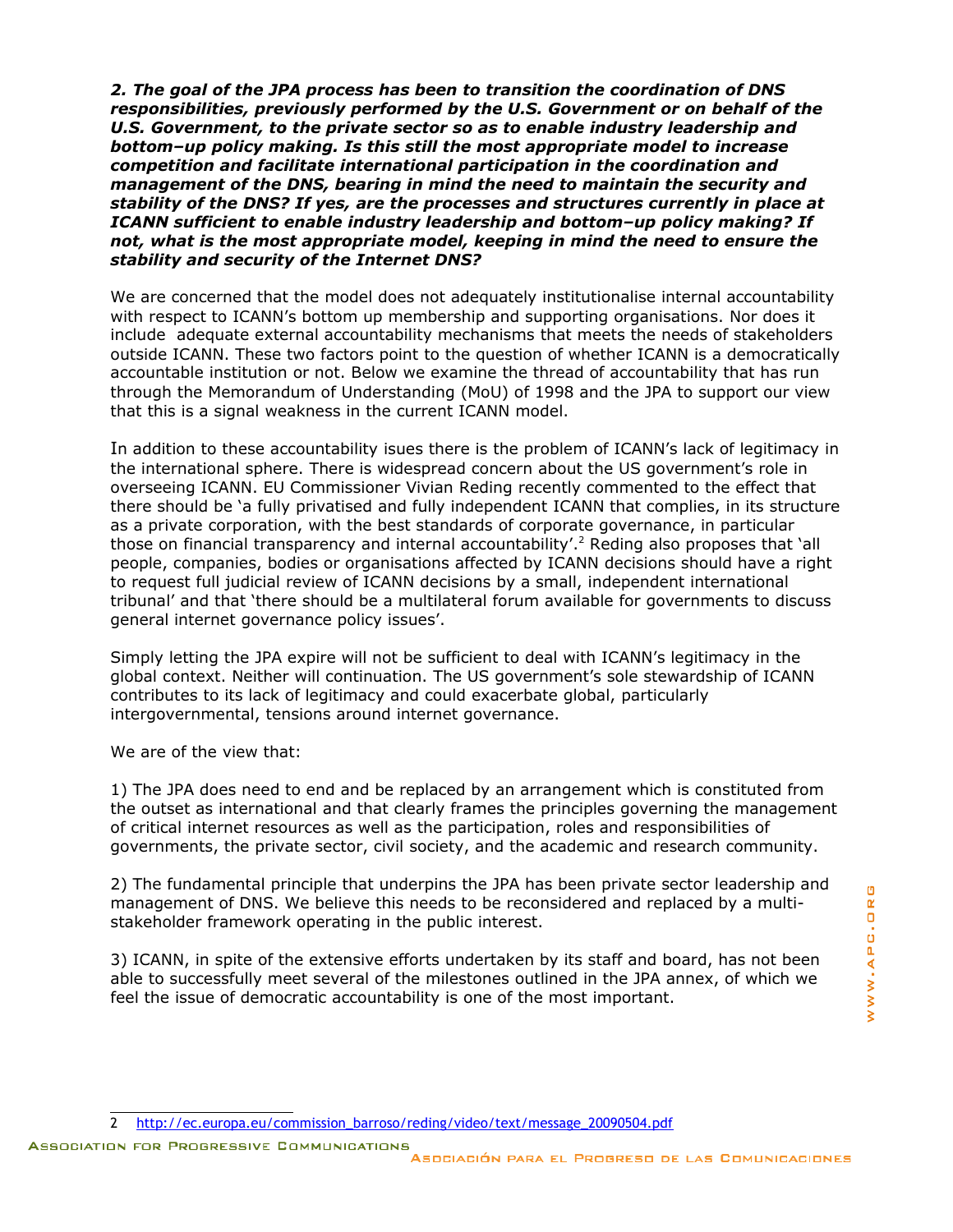3. The original agreement and the first six amendments to the JPA contained a series of core tasks, and in some cases, date–specific milestones. Have these tasks been accomplished and have these milestones been met? If not, what remains and what steps should be taken to successfully address them?

During this period ICANN established review mechanisms in the form of the reconsideration policy, independent review policy and Ombudsman. However, the Independent Review Panel may not make any binding decision that ICANN's Board would be obliged to address. The Board is only required to consider the Panel's findings and recommendations. This is an inadequate form of external accountability that we discuss below.

*4. In 2006, the focus on specific milestones was adjusted to a series of broad commitments endorsed by the ICANN Board as an annex to the JPA. Specifically, ICANN committed to take action on the responsibilities set out in the Affirmation of Responsibilities established in ICANN Board Resolution 06.71, dated September 25, 2006.12 transparency, accountability, root server security and relationships, TLD management, multi–stakeholder model, role of governments, IP addressing, corporate responsibility, and corporate administrative structure. What steps has ICANN taken to meet each of these responsibilities? Have these steps been successful? If not, what more could be done to meet the needs of the community served in these areas?*

The JPA of September 2006 specified that ICANN was to address accountability as follows: "1. To take action on the Responsibilities set out in the Affirmation of Responsibilities established by the ICANN Board in ICANN Board Resolution 06.71, dated September 25, 2006, (Responsibilities) and attached hereto as Annex A." In section 3, The Affirmation of Responsibilities reads: " ICANN shall continue to develop, test, maintain, and improve on accountability mechanisms to be responsive to global Internet stakeholders in the consideration and adoption of policies related to the technical coordination of the Internet DNS, including continuing to improve openness and accessibility for enhanced participation in ICANN's bottom-up participatory policy development processes."

In response to this, ICANN's President's Strategy Committee (PSC) proposed additional accountability mechanisms that allow the community to request the re-examination of a decision by the Board, and, as an ultimate sanction, to remove the Board collectively and reconstitute it. The PSC put this suggestion to the public for comment in its consultation on "Improving institutional confidence in ICANN".

The actions of the PSC in this regard are commendable in that they saw that there was a need for internal accountability of the ICANN Board to its membership in the event of the Board making a decision so egregious that it roiled the membership's confidence in the Board. This so-called nuclear option should be seen as precisely that: a form of ultimate deterrence that hopefully would never be exercised but which would be there for an occasion in which the Board needed to be called to account by the membership. Without an internal accountability mechanism such as this, the Board takes on the character of an elected dictatorship. We discuss this issue further in our response to question 5 below.

In considering the issue of internal accountability, the issue of **multi-stakeholder participation** in ICANN's structures and processes arises, especially with regard to balanced representation of different stakeholders. We note, for example, that the PSC included no one from civil society, while there were representatives of the internet technical community, the private sector and governments. This is a problem as it means that the PSC did not have anyone on the committee who could present the views of civil society on the issue of 'instilling institutional confidence in ICANN'.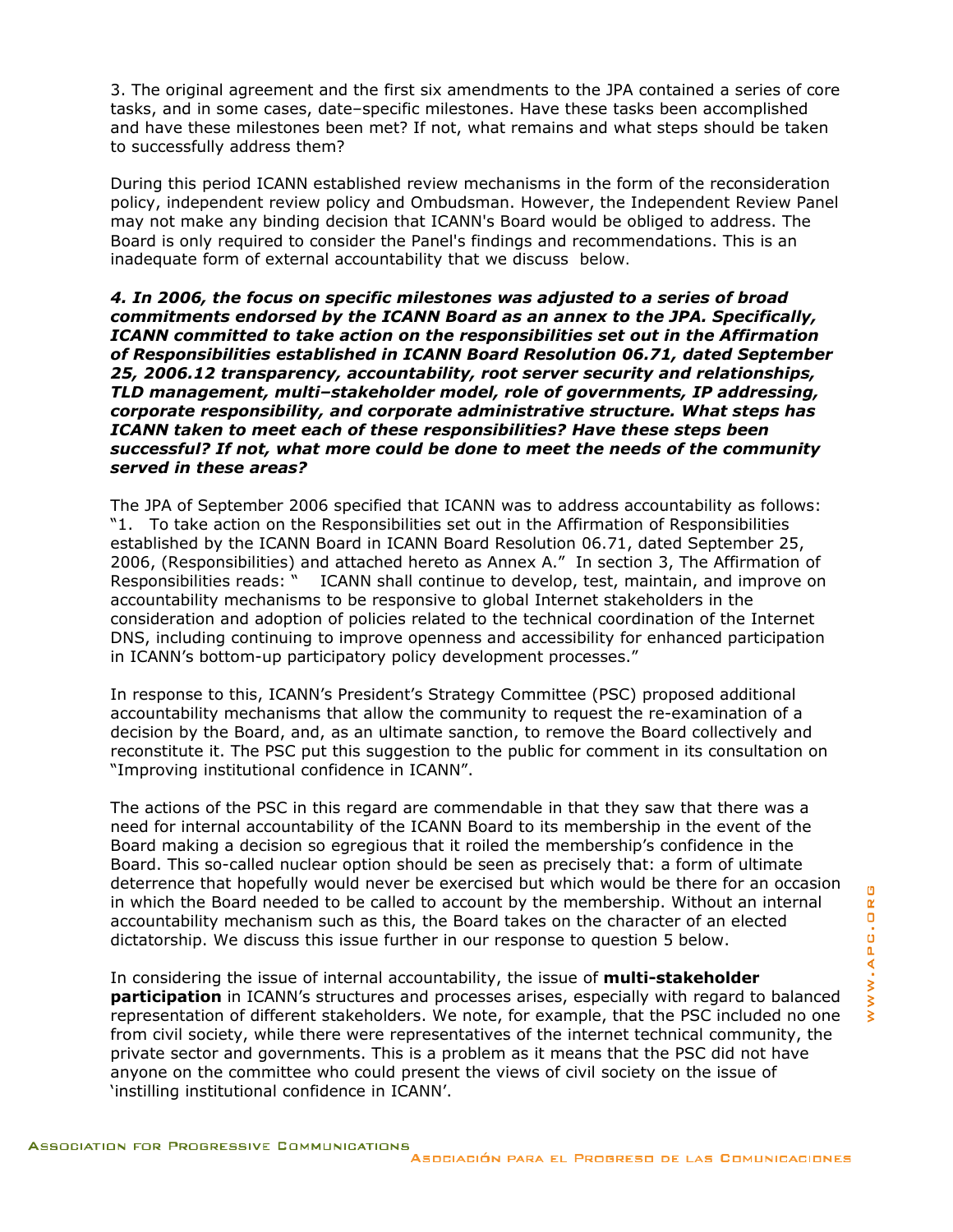Another test case of the ICANN Board's attitude to civil society representation is currently under consideration. This is to do with a process of rebalancing representation of constituencies in the Generic Name Supporting Organization (GNSO). In the GNSO, private sector interests have hitherto dominated. In its response to the review of representation on the GNSO, the Non-Commercial Stakeholder Group has proposed a charter that will re-balance constituencies in the GNSO and increase non-commercial civil society participation.<sup>[3](#page-3-0)</sup> This charter is supported by 60 non-commercial organisations including the Association for Progressive Communications.<sup>[4](#page-3-1)</sup> We respectfully request that the NTIA pay close attention to this proceeding and monitor whether the hopes of non-commercial civil society representation in an important structure of ICANN are advanced or dashed by the ICANN Board. This will, in gambling parlance, constitute a 'tell' as to whether ICANN takes multistakeholder bottom-up participation and internal accountability seriously in practice or not.

*5. The current JPA called for NTIA to conduct a mid–term review. That review revealed that ICANN needed to take further steps to increase institutional confidence related to long–term stability, accountability, responsiveness, continued private sector leadership, stakeholder participation, increased contract compliance, and enhanced competition. What steps has ICANN taken to address the concerns expressed in the mid–term review process? Have these steps been successful? If not, what more could be done to meet the needs of the community served in these areas?*

For reasons outlined below, we conclude that with respect to the accountability thread under the JPA and the mid-term review, ICANN still does not have adequate mechanisms in place to deal with either internal accountability to its membership and supporting organisations, nor with external accountability to stakeholders outside of ICANN who have an interest in the DNS system.

The PSC submitted [the draft Implementation Plan for Improving Institutional Confidence](http://www.icann.org/en/jpa/iic/draft-iic-implementation-26feb09-en.pdf) to the Board at ICANN's Mexico City meeting in March 2009.<sup>[5](#page-3-2)</sup> It was publicly discussed during the meeting. On 6 March 2009, the Board accepted the report and decided to post it for 60 days public comment. The Board also directed staff to evaluate implementation of the proposals and report their findings to the Board. The draft Implementation Plan makes three recommendations regarding internal and external accountability:

**RECOMMENDATION 2.7:** Seek advice from a committee of independent experts on the restructuring of the review mechanisms to provide a set of mechanisms that will provide for improved accountability in relation to individual rights and having regard to the two proposed further mechanisms below.

**RECOMMENDATION 2.8:** Establish an additional mechanism for the community to require the Board to re-examine a Board decision, invoked by a two-thirds majority vote of two-thirds of the Councils of all the Supporting Organizations and two-thirds of members of all the Advisory Committees. For the Governmental Advisory Committee, a consensus statement from all the members present at a physical meeting shall suffice.

**RECOMMENDATION 2.9** Establish an extraordinary mechanism for the community to remove and replace the Board in special circumstances.

ICANN published a staff evaluation of possible implementation steps emerging from the PSC proposals on June 1, 2009, ["Improving Institutional Confidence: The Way Forward"](http://www.icann.org/en/jpa/iic/iic-the-way-forward-31may09-en.pdf).<sup>[6](#page-3-3)</sup>

<span id="page-3-0"></span><sup>3</sup> <http://gnso.icann.org/en/improvements/stakeholder-process-en.htm>

<span id="page-3-1"></span><sup>4</sup> <http://forum.icann.org/lists/sg-petitions-charters/msg00019.html>

<span id="page-3-2"></span><sup>5</sup> <http://www.icann.org/en/jpa/iic/draft-iic-implementation-26feb09-en.pdf>

<span id="page-3-3"></span><sup>6</sup> <http://www.icann.org/en/announcements/announcement-2-01jun09-en.htm>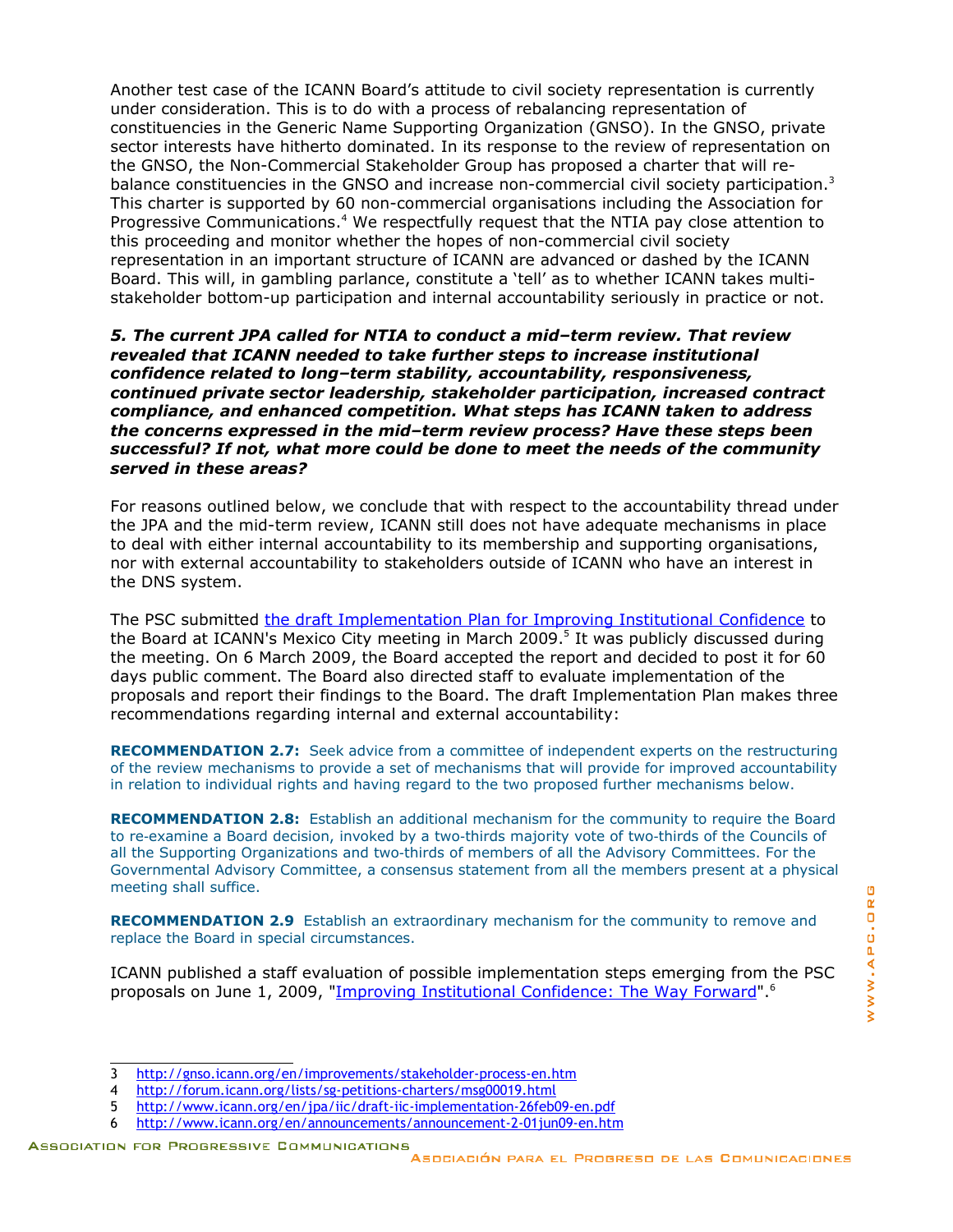Curiously the recommendations 2.7, 2.8 and 2.9 contained in the PSC's Draft Implementation Plan for Improving Institutional Confidence are not present in the staff's proposals. Instead, they recommend that the Board approve changes to ICANN's bylaws to establish a newly constituted Independent Review Tribunal.

When one looks at the structure of the proposed Independent Review Tribunal, it is not that different from the Independent Review Panel. Like the Independent Review Panel, it has limited powers with regard to the ICANN Board: the ICANN Board is not required to accept its findings or recommendations. The only difference is in its composition – requiring the presence of international jurists – and in its terms of reference which are expanded beyond assessing if Board decisions contradict ICANN bylaws. While this is an improvement, the Tribunal still has limited powers. The review process may be independent in that it is conducted separately from the control of the Board, but its recommendations to the Board are not binding. It fails the test of external accountability.

ICANN's stance on the powers of an independent review process are clear from its submission in the ICM Registry, LLC v. ICANN matter currently being heard before the International Centre for Dispute Resolution aka the Independent Review Panel.<sup>[7](#page-4-0)</sup> ICANN essentially argues that the results of the independent review process are not binding on the ICANN Board because 'the plain language of the IRP provisions, which are set forth in Article IV, section 3 of ICANN's Bylaws, provides that the Panel's declaration is advisory to the ICANN Board and is not binding.<sup>[8](#page-4-1)</sup> In its response, ICANN further noted the views of its advisory committee that worked on the development of an independent review process to the effect that 'the ICANN Board *should retain ultimate authority* over ICANN"s affairs – after all, it is the Board, not the [independent review panel], that will be chosen by (and is directly accountable to) the membership and the supporting organizations'.[9](#page-4-2)

It is interesting that the advisory committee states that the Board 'should retain ultimate authority' over any recommendation from the IRP because it is elected and directly accountable to the membership and the supporting organisations. However as we have noted above, there is no instrument in the Bylaws for the membership and supporting organisations to recall the Board and hold them accountable for any decision the membership may view as contrary to ICANN's mission, values and procedures. The PSC's recommendation 2.8 and 2.9 have been rejected in the staff evaluation and are not being taken forward for ratification at ICANN's meeting in Sydney in June 2009. At the same time the proposal for an Independent Review Tribunal gives the appearance of a dispute resolution mechanism with more teeth than its predecessor the IR Panel – why else call it a 'Tribunal'? But the reality is that this is simply the IR Panel with a strengthened terms of reference and a nod in the direction of international law by including international jurists on the proposed Tribunal rather than a fully fledged external accountability mechanism that can make decisions binding on ICANN"s Board. The Bylaws simply do not allow this.

*6. The JPA between the Department of Commerce and ICANN is an agreement by mutual consent to effectuate the transition of the technical coordination and management of the Internet DNS in a manner that ensures the continued stability and security of the Internet DNS. Has sufficient progress been achieved for the transition to take place by September 30, 2009? If not, what should be done? What criteria should be used to make that determination?*

With regard to accountability, ICANN has not achieved sufficient progress for the transition to take place by September 30, 2009. This problem can be remedied by the following steps:

- <span id="page-4-1"></span>8 ICANN's Response to Claimants Memorial on the Merits, paragraph 78, p 29
- <span id="page-4-2"></span>9 ICANN's Response to Claimants Memorial on the Merits, paragraph 89, p34

<span id="page-4-0"></span><sup>7</sup> ICANN's Response to Claimants Memorial on the Merits http://www.icann.org/en/irp/icm-y-icann/icann[response-for-icm-memorial-on-merits-08may09-en.pdf](http://www.icann.org/en/irp/icm-v-icann/icann-response-for-icm-memorial-on-merits-08may09-en.pdf)